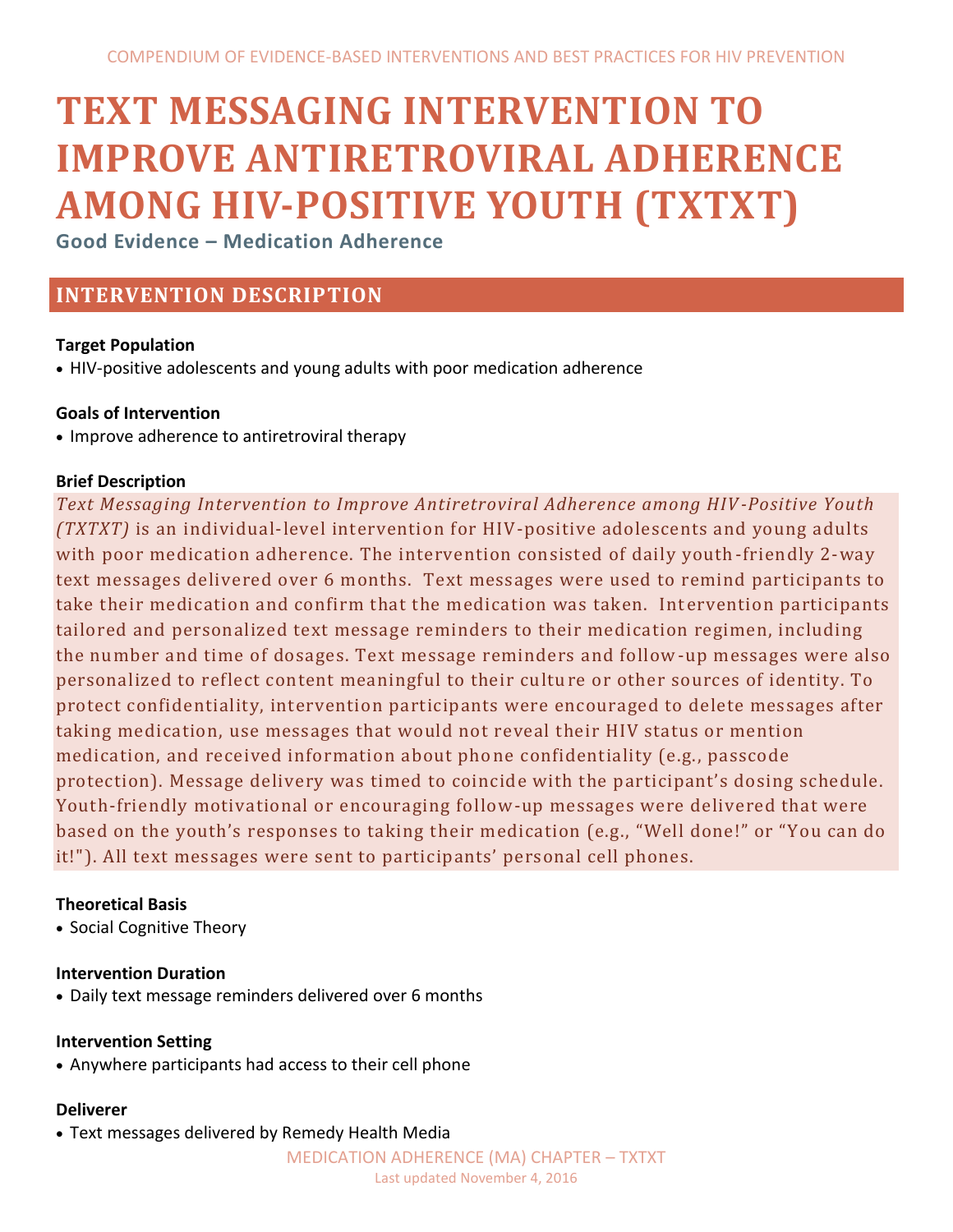#### **Delivery Methods**

Text message reminders

## **INTERVENTION PACKAGE INFORMATION**

**An intervention package is not available at this time.** Please contact Robert Garofalo, Division of Adolescent Medicine, Ann & Robert H. Lurie Children's Hospital of Chicago, 225 E. Chicago Avenue, Box 161, Chicago, Illinois 60611-2991.

**Email: [rgarofalo@luriechildrens.org](mailto:rgarofalo@luriechildrens.org)** for details on intervention materials.

# **EVALUATION STUDY AND RESULTS**

**The original evaluation was conducted in Chicago, Illinois between 2010 and 2014.**

#### **Key Intervention Effects**

• Improved medication adherence

#### **Study Sample**

The baseline study sample of 105 youth and young adults living with HIV is characterized by the following:

- *74% black or African American, 13% other race/ethnicity, 8% Hispanic/Latino, 5% white*
- *82% male, 17% female, 1% intersex*
- *Mean age of 24 years*
- *87% completed high school education or more*
- *66% participants with undetectable viral load (≤ 75 copies/mL)*

#### **Recruitment Settings**

Community-based health centers and other organizations

#### **Eligibility Criteria**

Adolescents and young adults were eligible if they were between the ages of 16 and 29 years, diagnosed with HIV (perinatally, transfusion, or behaviorally acquired), English-speaking, on ART for ≥ 1 month with adherence problems (i.e., missed one dose in the past week or ≥ 4 doses in the last month), had cell phone access, and reported regular use of text messaging.

#### **Assignment Method**

Participants (N = 109) were randomly assigned to 1 of 2 groups: text messaging (n = 55) or standard-of-care adherence education (n = 54).

#### **Comparison Group**

The standard-of-care comparison included a 20-minute animated tutorial on the importance of medication adherence in HIV disease management.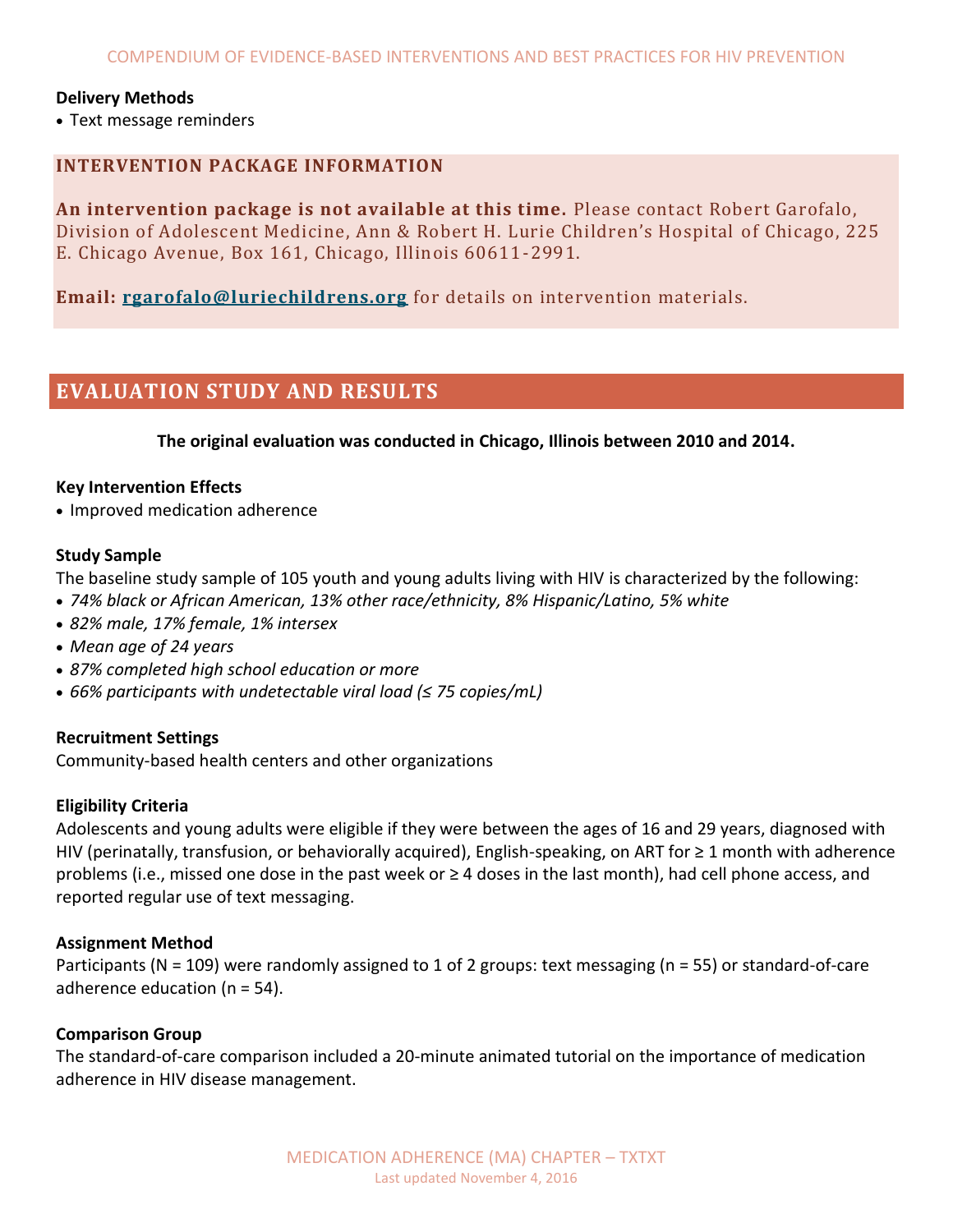#### **Relevant Outcomes Measured and Follow-up Time**

- Medication adherence (defined as self-reported adherence measured by the 30-day visual analog scale to rate adherence for each medication taken in the last 30 days on a scale of  $0 - 100\%$ ) was measured at 3 and 6 months post-initiation of intervention.
- Viral load was measured at 3 and 6 months post-initiation of intervention and was assessed as undetectable  $( $575$  copies/mL).$

#### **Participant Retention**

- Text Messaging Intervention
	- o 85% retained at 3 months post-initiation of intervention
	- o 85% retained at 6 months post-initiation of intervention
	- o 80% retained at 9 months post-initiation of intervention
	- o 82% retained at 12 months post-initiation of intervention
- Standard-of-Care Comparison
	- o 94% retained at 3 months post-initiation of intervention
	- o 91% retained at 6 months post-initiation of intervention
	- o 93% retained at 9 months post-initiation of intervention
	- o 91% retained at 12 months post-initiation of intervention

## **Significant Findings**

- At 3 months post-initiation of intervention, intervention participants reported a significantly greater increase in medication adherence than comparison participants (Mean difference = 7.38 percentage points, 95% CI =  $0.91 - 13.9$ ,  $p < 0.05$
- A significantly greater proportion of intervention participants reported ≥ 90% medication adherence than comparison participants at 3 months post-initiation of intervention (OR = 2.57, 95% CI =  $1.01 - 6.54$ , p < 0.05) and from baseline to 6 months post-initiation of intervention (OR = 2.12, 95% CI = 1.01 – 4.45, p < 0.05).

#### **Considerations**

- This study did not meet best-evidence criteria due to no significant positive intervention effect on viral load.
- This study included a crossover design to assess sustained intervention effects, evaluate intervention effects in the comparison group, and offer the intervention to all participants. After the 6 month study period, initial intervention participants stopped receiving the intervention and comparison participants received the intervention text message reminders. Medication adherence behaviors were measured at 9 and 12 months post-initiation of intervention. There were no significant differences in medication adherence behaviors among the initial intervention participants at 9 and 12 month assessments in comparison to their 6-month assessment, indicating durability of the intervention effect. In addition, there was an observed (but not statistically significant) improvement in adherence in the initial control group at the 9 and 12 month assessments (i.e., 3 and 6 months after the crossover).

#### **Funding**

National Institute on Drug Abuse (grant number R34DA031053) Stanley Manne Children's Research Institute at Ann & Robert H. Lurie Children's Hospital of Chicago